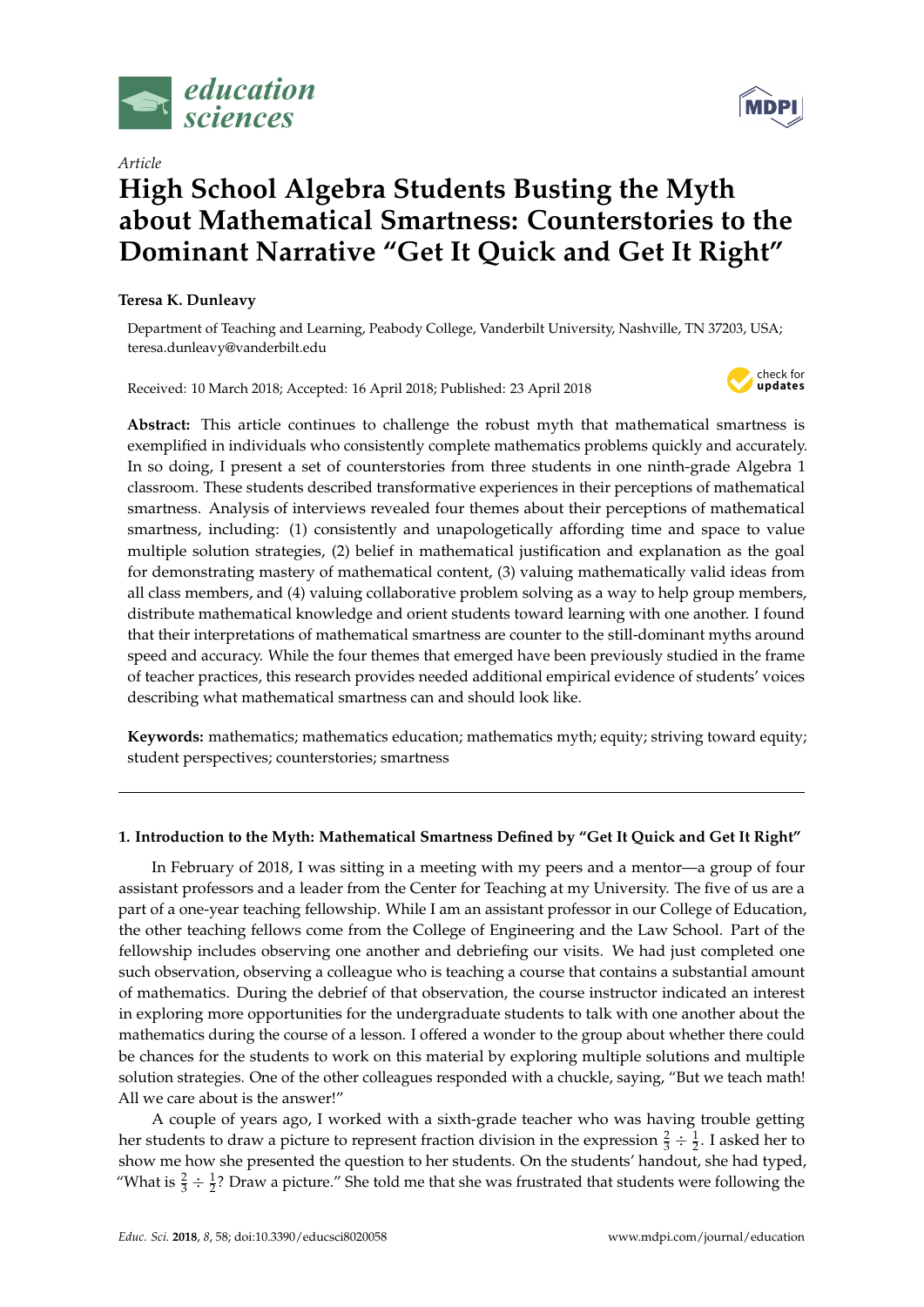memorized algorithm "flip and multiply" to find their answers to the "what is . . . " part of her question, without understanding the mathematical concept of division of fractions. She said that she was further discouraged that after her students found the "answer," they did not want to draw a representation of the problem. I suggested she make a small change, writing the problem statement instead as, "Draw a diagram to represent  $\frac{2}{3} \div \frac{1}{2}$ " The difference in what her students did was instantaneous. Students' complaints about drawing a picture to represent their understanding of fraction division disappeared. When the teacher changed the nature of her students' mathematical justification to move away from describing an algorithm and toward mathematical explanation rooted in representations, she linked the mathematics students worked on to opportunities for deep mathematical understanding. She said that after shifting the "problem" (the work of doing mathematics) away from an "answer," her students no longer worked on only solving problems for the sake of getting an answer.

The above examples are only a slice of the ever-dominant conception that the goal of mathematical thinking centers squarely around finding a correct solution to a given problem. Many mathematics educators and mathematics education researchers have previously offered empirical evidence of mathematical learning that works against the notion of speed and answer-oriented mathematics (see, e.g., [\[1](#page-11-0)[–5\]](#page-11-1)). Other studies have focused on mathematics practices that support historically marginalized students (e.g., [\[4–](#page-11-2)[9\]](#page-11-3)), including Black girls [\[3\]](#page-11-4). In this piece, I feature analysis of three high-school Algebra I girls' perspectives by sharing findings from interviews with each of them.

I contend that we gain a depth of understanding by letting students guide us in busting the "Get It Quick and Get It Right" myth. More explicitly, the research question posed is: How do high school mathematics students express counterstories against the dominant narratives about mathematical smartness? How do these students' experiences contribute to bust the myth around "Get It Right" and "Get it Quick"? As such, these students' counterstories contribute needed additional empirical evidence that high school mathematics is a subject whose main focus is to follow a quick procedure and obtain a correct answer. I will take the reader inside one classroom, in order to hear student perspectives about what mathematics is like when finding a correct answer is not the primary focus of being a mathematician in this classroom. Further, I aim to feature counterstories in order to develop a new dominant narrative as the field of mathematics education continues to push against traditional views of mathematics and mathematical smartness (see, e.g., [\[2](#page-11-5)[,5](#page-11-1)[,10](#page-11-6)[–13\]](#page-11-7)).

#### **2. Literature Review**

"Smartness" is a socially constructed concept, opposing those who "get it" (a small elite) against those who do not [\[14\]](#page-11-8). In spite of recent neurological research that you can grow your smartness or abilities in subject areas like mathematics [\[15](#page-11-9)[,16\]](#page-11-10), some people believe that smartness is about something you inherently possess—that you either have "it" or you do not. Why, then, use the term "smartness," a typically contentious, polarizing term? I do so in order to name and intentionally take back the assertion that not all students can be mathematically intelligent. As have others [\[12,](#page-11-11)[13,](#page-11-7)[17\]](#page-11-12), I argue here that all students have mathematical smartness, whether they know it yet or not—but that our society, reified by structural inequities that offer certain students access to high-level mathematics thinking—does not currently believe that all students can be mathematically smart. That is to say that I believe that mathematical smartness has to do with accessing one's own mathematical intelligence, mathematical thinking, and as such, mathematical competence. In other words, too many people still believe that students' smartness in mathematics is predetermined by what they show aptitude for—not what they have had access to and what kinds of opportunities they either have or have not had.

I assert that classrooms in which students are supported to move their focus away from valuing speed and accuracy can be spaces in which teachers are "striving toward equity." I use the phrase striving toward equity based on three ideas. First, Cohen [\[18\]](#page-11-13) asserts that, in equitable classrooms, teachers and students view everyone as competent and capable of learning high-level concepts. Cohen's conviction affirms that mathematical smartness is not narrowly defined by students who answer questions quickly and accurately; rather, Cohen asserts that, in equitable classrooms,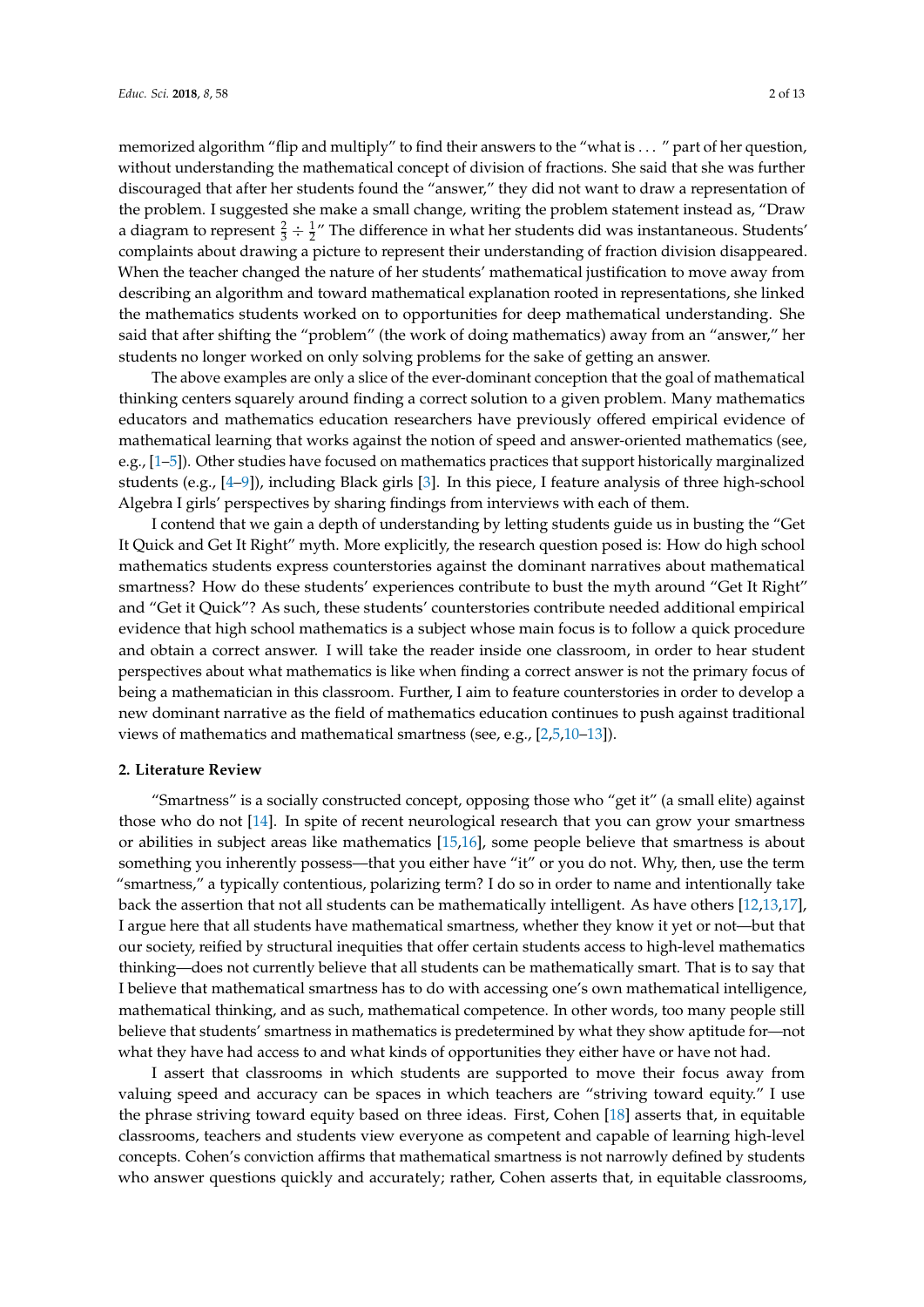all students are known to be capable of understanding high-level concepts. Second, equitable classrooms demonstrate a "fair distribution of opportunities to learn" ([\[19\]](#page-11-14), p. 1010). Esmonde's construction of equity implies that students in equitable classrooms have access to opportunities to learn. Third, Gutiérrez [\[20\]](#page-11-15) asserted that we will know we have made progress toward equitable learning opportunities when we diminish differences in access, opportunities, and outcomes based on different groupings of students. I use Cohen's, Esmonde's, and Gutiérrez's interpretations of equity, equitable classrooms, and smartness in order to outline how striving toward equity, particularly in mathematics education, implies ongoing work toward broadened access as well as higher expectations that all students can and will learn advanced mathematical concepts.

This study builds on previous work around the need for mathematics to move beyond valuing speed and accuracy (see, e.g., [\[11,](#page-11-16)[21](#page-11-17)[,22\]](#page-11-18)). This study also works to contest dominant narratives around mathematical smartness (see, e.g., [\[3](#page-11-4)[,23\]](#page-11-19)). Previous work has reported on the need for equity-based mathematics teaching to move beyond specific curriculum or practices [\[24\]](#page-12-0) and to move beyond dominant-culture narratives [\[3](#page-11-4)[,9,](#page-11-3)[25\]](#page-12-1). Whereas these scholars largely addressed the ways that teachers can enact these practices while striving toward equity, this piece addresses the nature of smartness from the student perspective by busting the myth around speed and accuracy while featuring the voices of students.

In previous analyses of the larger data set from which these data come, I found that the four student-centered teaching practices mentioned here had fostered mathematical smartness in this high-school Algebra I class [\[26\]](#page-12-2). Analyses also revealed that the teacher delegated mathematical authority to her students in particular ways that repositioned them as competent sense-makers [\[6\]](#page-11-20). In so doing, I corroborated other empirical evidence (e.g., [\[2\]](#page-11-5)) that found that while the typically perceived "smart" mathematics student can quickly follow an algorithm to reach a correct solution [\[13,](#page-11-7)[27\]](#page-12-3), the teaching practices in this classroom pushed on addition ways of being smart, which allowed students to find success, often for the first time. I use this article to explain the students' perspectives. As such, this article is positioned to continue to bust the myth that mathematics, and in particular success in high school algebra, is centered around getting a right answer in the quickest way possible. In order to unpack this idea, I feature one high school Algebra 1 classroom in which I unpack themes that emerged around how students described four classroom practices that are already accepted as important in mathematics education: (1) valuing multiple solution strategies, (2) requiring student explanation and justification, (3) naming students' competence, and (4) valuing collaborative problem solving.

#### **3. Materials and Methods**

## *3.1. Site and Teacher Selection*

Race and racism are crucial considerations in mathematics education research that strives toward equity [\[3](#page-11-4)[,8](#page-11-21)[,28,](#page-12-4)[29\]](#page-12-5). As American classrooms continue to increase in linguistic, ethnic, and socioeconomic diversity, districts, schools, and teachers who strive for equitable learning opportunities are obliged to use pedagogies that are successful with diverse, heterogeneous populations of students [\[12](#page-11-11)[,13,](#page-11-7)[18,](#page-11-13)[24\]](#page-12-0). As such, I chose to situate this study in an urban school in the Pacific Northwest with a racially, ethnically, linguistically, and socioeconomically diverse student population. I intentionally chose to work with a ninth-grade Algebra class because this school (and much of the district and region, at the time) also tracked ninth-graders into Geometry and Algebra II courses, and as such, students who took Algebra in ninth grade were "behind" their peers who took more advanced courses with respect to their mathematics learning.

I selected the teacher, Ms. Martin (all proper names are pseudonyms), because I had worked with her previously through mediated field experiences [\[7\]](#page-11-22) and because, through my work with her, she told me that she wanted to challenge notions of who could be smart in mathematics and she cared about attending to classroom status [\[2](#page-11-5)[,6](#page-11-20)[,12](#page-11-11)[,17](#page-11-12)[,18](#page-11-13)[,26](#page-12-2)[,30\]](#page-12-6). In addition, Ms. Martin described her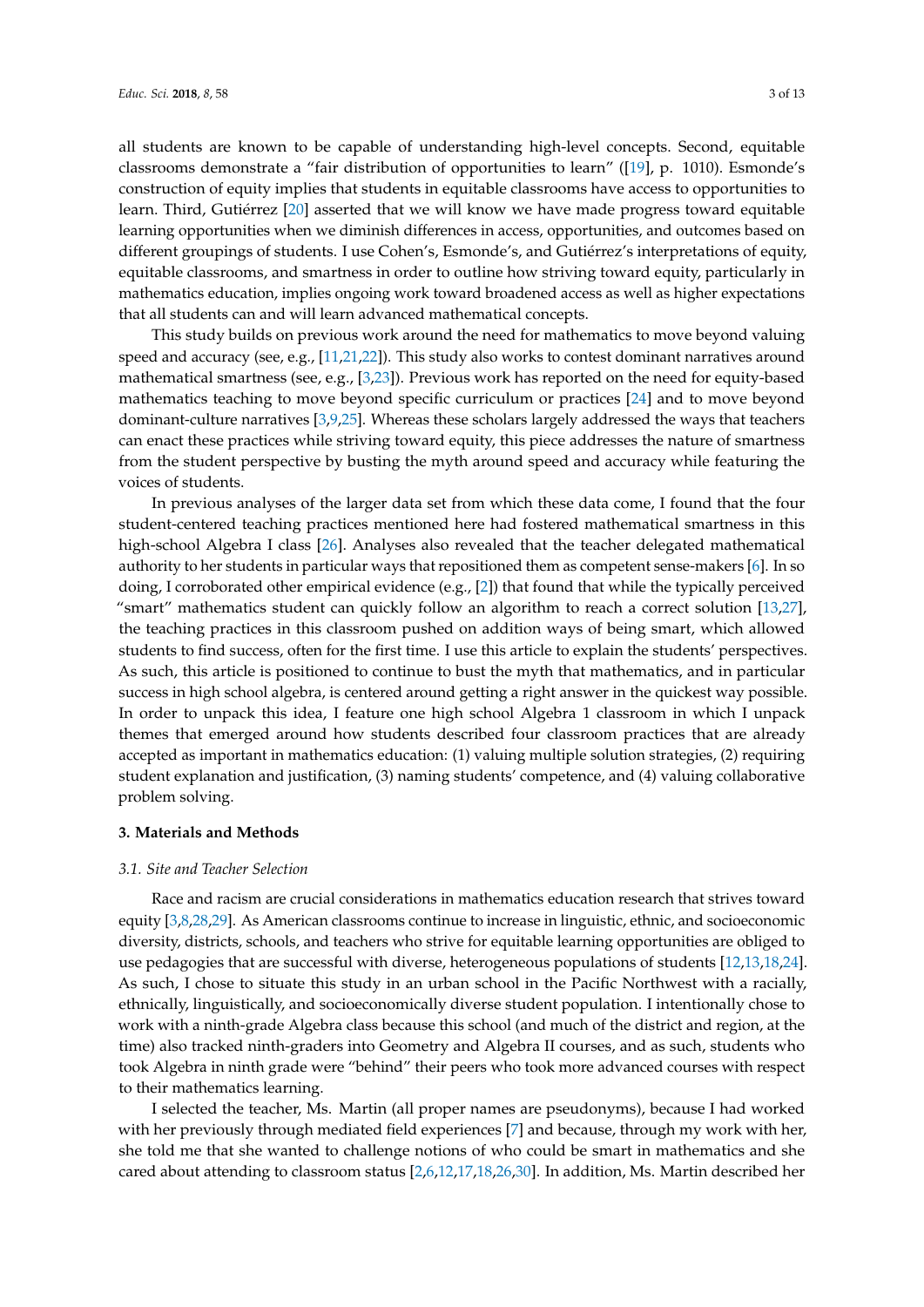teaching as being founded on the principles of complex instruction (CI), a pedagogical approach to teaching in which teachers believe in each of their students as smart and capable of engaging in rigorous mathematics [\[2,](#page-11-5)[4,](#page-11-2)[6,](#page-11-20)[12,](#page-11-11)[13,](#page-11-7)[17,](#page-11-12)[18,](#page-11-13)[26,](#page-12-2)[30\]](#page-12-6). At the time of the study, Ms. Martin was in her fifth year of teaching; it was also her fifth year of teaching Algebra I at this school.

# *3.2. Participant Selection*

Twenty-eight students took this Algebra I class during the year of the study. Twenty-two of the students identified as girls, and six students identified as boys. (Because demographic information was not available to me, I describe the classroom demographics on the basis of my own observation. Any error or misrepresentation of how students perceived their identities is my error.) Also, 17 of the 28 students identified as Black. (I use the term "Black" instead of African-American or African Immigrant intentionally. Black refers to individuals who are multigenerationally born and raised in the United States. Black is capitalized, whereas white is lowercase in order to disrupt the hegemonic interpretations of dominant U.S. culture.) Five students identified as Asian American, four students identified as white, and two students identified as Latina. When compared with the school's demographics, this class had an overrepresentation of Black students (61% vs. 30%), Latinas (7% vs. 4%), and girls (79% vs. 50%), and an underrepresentation of Asian-American students (18% vs. 41%), whites (14% vs. 40%), and boys (21% vs. 50%). I outline the class's demographics in detail because they were not representative of the make-up of the school's student body. Twenty-four of the 28 students formally agreed to participate in the study.

I invited all students in the class to participate in interviews about their mathematics learning, and 13 of the 28 students participated in at least one interview. Five students participated in interviews throughout the entire study. In this paper, I feature the voices of three students because they are representative of what the larger data says about their experiences in this class as a whole; further, these students completed all interviews and described significant transformations in their perceptions of competence over the course of the study.

Although in this paper I do not attempt to tell the individual storylines for each of the students who are featured, I attend to their voices as a way to identify trends in students' perceptions of mathematical smartness across this class. As such, Table [1](#page-3-0) is offered as a reference for the voices of the three students featured: Neesha, Helen, and Jaelyn.

<span id="page-3-0"></span>

| Student | Grade | <b>Racial-Gender Identity</b> | <b>Initial Self-Perceptions</b>                  | <b>End-of-Study Perceptions</b>                                                    |
|---------|-------|-------------------------------|--------------------------------------------------|------------------------------------------------------------------------------------|
| Neesha  | 9     | Black female                  | I used to shut down.                             | Math is one of my<br>favorite classes [31].                                        |
| Helen   | 9     | white female                  | I've never had much<br>[mathematics] confidence. | Well now I can explain it to<br>everyone I know [32]!                              |
| Jaelyn  | 10    | Black female                  | Last year, I didn't like to go to class.         | I was curious to get to class<br>and see what everybody<br>else's answer was [33]. |

**Table 1.** Student demographics and self-perceptions of competence.

## *3.3. Data Collection*

I used a qualitative case study approach to offer a thick and rich description [\[34\]](#page-12-10) of the mathematics perspectives of these Algebra I students. The data collection period took place during the first semester of Ms. Martin's Algebra I class. Ethnographic methods for data collection included (a) audio and video recordings of three semi-structured interviews with each of the three featured students; (i) one individual interview midway through the semester; (ii) one individual interview at the end of the semester; and (iii) one group interview (which other students participated in as well), (b) triangulation of data from (a) with the larger set of data in which I observed 50 class sessions in the first semester and video recorded 26 of them focused on the first and final units, (c) triangulation of data from (a) with student artifacts; including homework and quizzes from each of the 50 observation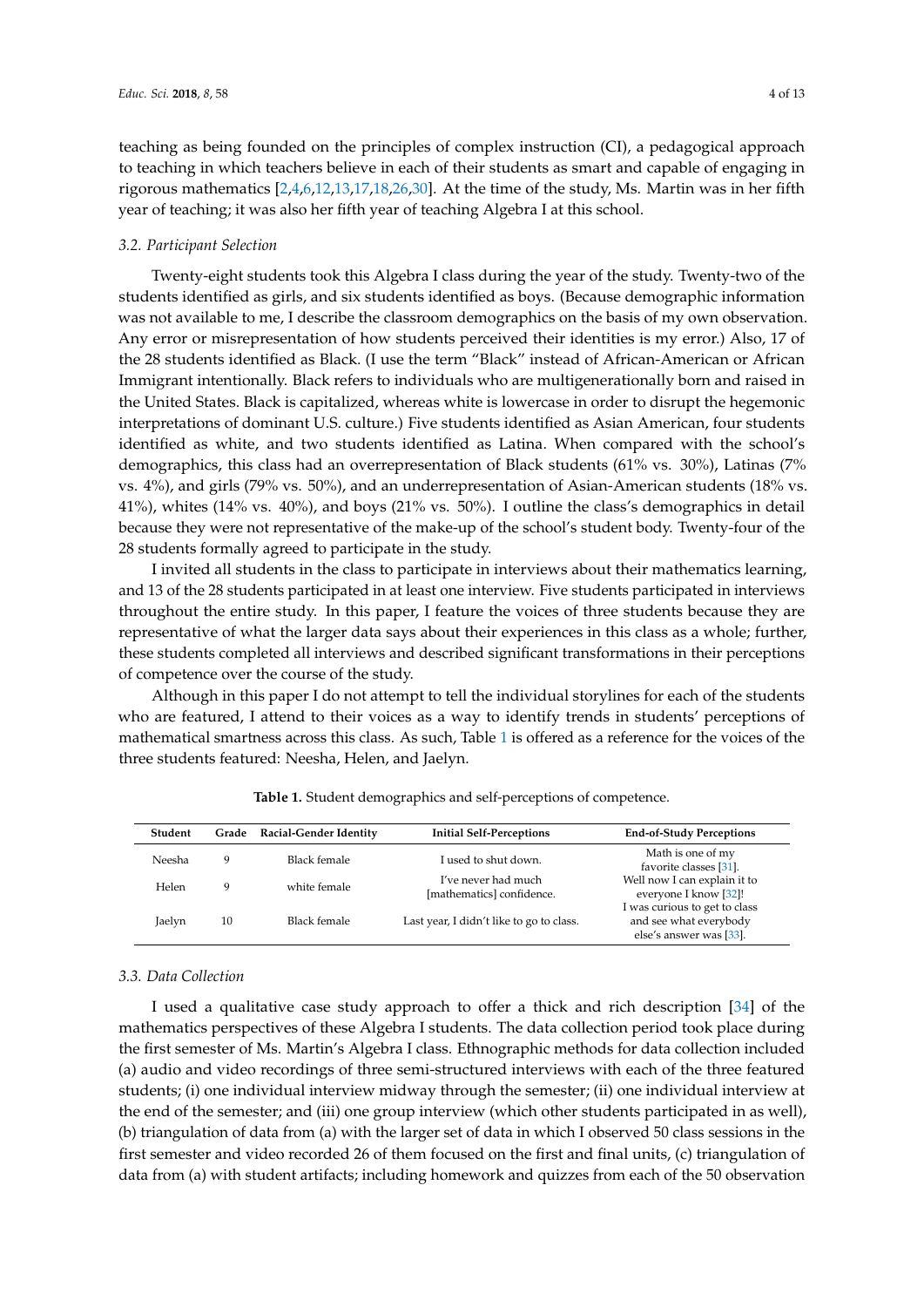days, and (d) triangulation of data from (a) with the three semi-structured individual interviews and many informal conversations conducted with the teacher. (See Appendix A for individual and group interview questions.)

The goal of the interviews with students was to understand their experiences in the classroom, and in so doing, to capture their voices around these experiences. I intentionally did not lead with words like "speed" or "accuracy," but instead asked open-ended questions like, "What's it like to be a student in this class?" I did ask questions around smartness, including, "What do you think of when you think of someone being smart in math?" And, "Last week, Ms. Martin said that she is starting to know when students are going to groups and are acting as leaders and are going to make their group members smarter. What did you think about this idea?"

Students were randomly assigned to small groups about every other week, for a total of nine times across the semester. I asked interview questions about their small group experiences, including, for example, "Think of a small group you've worked with so far this year. What was it like to be a member of that group?" Then, I would follow that by asking students to talk about a different small group. This continued until they had described all of their small groups. In each case, I pointed to a diagram with students' names and locations in their group. After students described their experiences in a particular group, I asked the same question about their next group, until, across each of the individual interviews, they had talked about all groups.

#### *3.4. Data Analysis*

I started by transcribing and then open coding students' interviews using Studiocode as a way to understand how and when students described mathematical competence and smartness in this classroom [\[35,](#page-12-11)[36\]](#page-12-12). (Studiocode is a software program used for video analysis/data coding. Studiocode was a part of Vosaic at the time of this paper submission but will be phased out of Vosaic by December 2019.) I used linguistic microanalysis [\[34\]](#page-12-10) during a second phase of analysis with the data around perceptions of competence and smartness. I studied the ways students described themselves and others as mathematically competent and paid particular attention to whether and how they described speed or accuracy. I used the third phase of analysis to triangulate interview findings with the fieldnotes and classroom interaction data in search of commonalities between and across conversations about smartness. This third round of analysis is where the four themes these students used to describe mathematical competence emerged, including (1) consistently and unapologetically affording time and space to value multiple solution strategies, (2) belief in mathematical justification and explanation as the goal for demonstrating mastery of mathematical content, (3) valuing mathematically valid ideas from all class members, and (4) valuing collaborative problem solving as a way to help group members, distribute mathematical knowledge, and orient students toward learning with one another. I applied the constant comparison method across these rounds of analysis, in order to analyze segments of interviews alongside episodes of classroom interactions and the teacher's interview in order to find similarities and differences in the students' stories [\[36\]](#page-12-12). For example, in Table [1,](#page-3-0) I shared that at the end of the study Jaelyn said, when talking about a particular mathematics problem, "I was curious to get to class and see what everybody else's answer was." I analyzed the other student interviews to search for cases in which students invoked curiosity toward both the subject of mathematics and work with peers. From this, theme (3) emerged, in which I found that students consistently described valuing others' ideas.

#### *3.5. Researcher Positioning*

I share my positioning with respect to my work to be clear that about how who I am is reflected in this study and in the ways that I have interpreted these data. I am a white, middle-class, female secondary mathematics teacher educator and a former high school mathematics teacher. I believe passionately that all students and all people are competent in mathematics and are capable of achieving highly successful outcomes. I believe students who are not currently successful and who do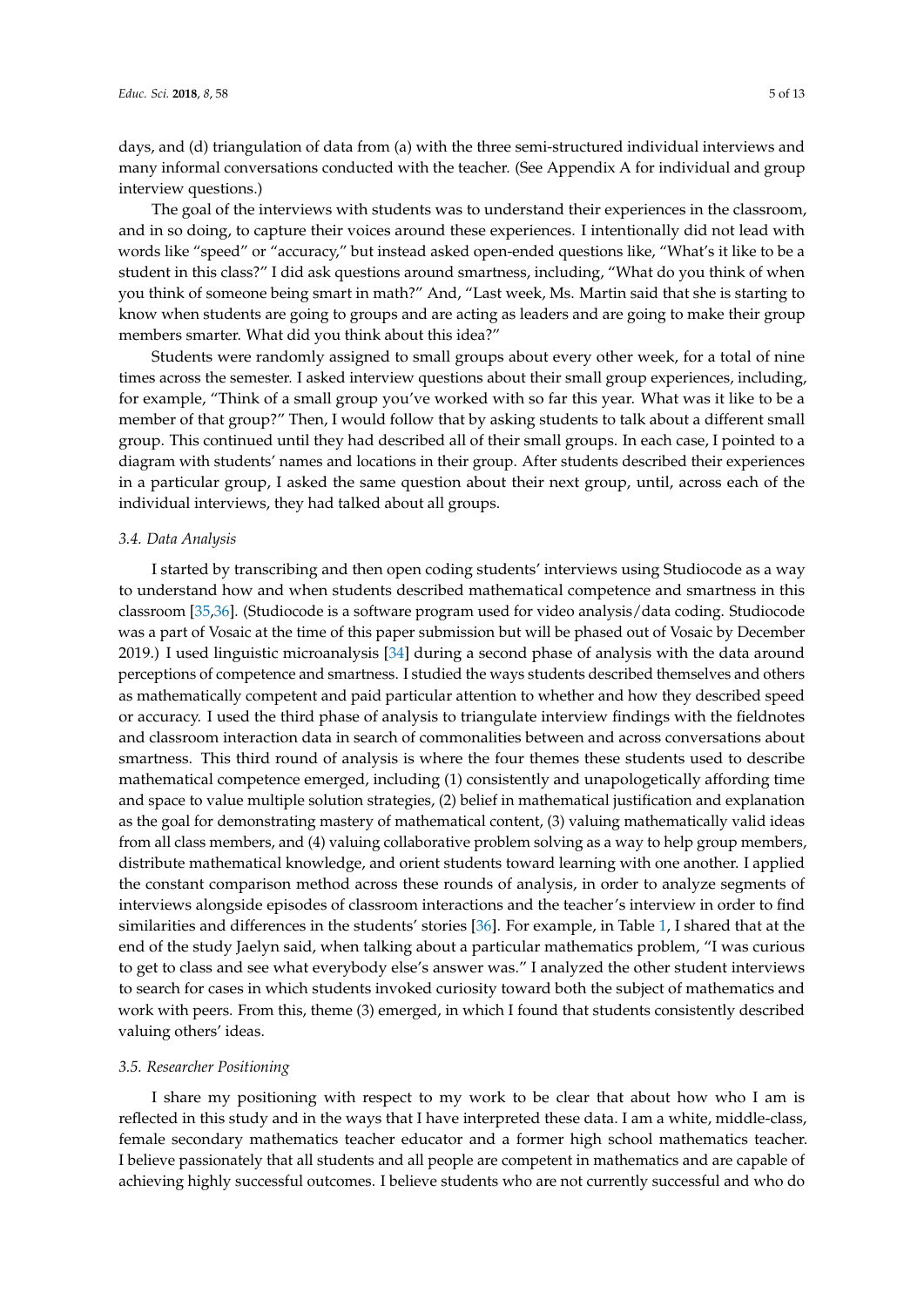not yet perceive themselves as competent in mathematics have lacked significant opportunities to show how they can be successful. I recognize that many of the students who have not had opportunities to be successful in mathematics have come from non-dominant backgrounds and that there are structural inequities preventing historically marginalized students' successes. As such, I have developed a strong commitment to supporting students to find the ways they are competent and successful in mathematics, and in particular, students who have been historically marginalized. This research is therefore motivated by the search for practices that support students to be successful. In order to examine my own biases, I kept daily fieldnotes of my classroom observations, took notes during interviews, and used the constant comparison method [\[34\]](#page-12-10) to triangulate findings across the different kinds of data.

As a teacher educator and a researcher, I believe that all teachers and students should "view each student as capable of learning both basic skills and high-level concepts" ([\[18\]](#page-11-13), p. 4). I support teachers to implement effective discourse and groupwork strategies that attend to ways students perceive their competence and work to increase equitable outcomes. I am interested in making a case for expanding what it means to "do mathematics" and to be competent in mathematics, so that society values more than speed and accuracy in mathematics learning. In other words, I endeavor to support change and to increase access to mathematics for all students. I was driven to conduct this study, in particular, by the desire to unpack teaching practices that strive toward equity and to uncover the counterstories of historically marginalized and underrepresented students and their perceptions of competence.

#### **4. Results: Counterstories to "Get It Quick" and "Get It Right"**

#### *4.1. Consistently and Unapologetically Affording Time and Space to Value Multiple Solution Strategies*

The students talked consistently about Ms. Martin's expectation to value multiple solution paths in her classroom. When describing what it was like to be a member of the class, Neesha described her belief that students in her class were meant to learn their own and their group members' methods for solving problems:

So, you do need to be able to explain thoroughly and [in] several different ways . . . So [that] everybody can get it. Or at least, if both of you have the right answer, you both have to explain how you got it, to each other. You might not have the same way, but you need to understand both ways [\[31\]](#page-12-7).

Neesha's explanation that she was required to explain her own method and also to listen to her partner's method illustrates her belief that she was regularly encouraged to share her own method and to learn her group members' ways of working on a problem.

In one interview question, I asked Helen to describe what it was like to be a student in this class. She described her experience learning mathematics this year as significantly different than previous years:

I know [Ms. Martin] teaches us differently. I know it's more like you're thinking for yourself. And you're thinking outside the box or something. And instead of learning a formula or something, you're learning it in your way, instead of like the structured way, or whatever [\[32\]](#page-12-8).

Helen's reflection on how math was "different" indicated her belief that learning in this class was "outside the box" because students were learning in their "own way," and they were not learning formulas from memory or by procedure. Helen's comment also illustrates her belief that students should leverage their own strategies when doing mathematics.

The examples from Neesha and Helen are representative of the ways that learning multiple solution paths became a classroom norm. This finding was triangulated with my own observations of how Ms. Martin engaged students in learning Algebra I. For example, the students' first assignment, "The Garden Border" problem, was a group-worthy task [\[37\]](#page-12-13) in which students had to find at least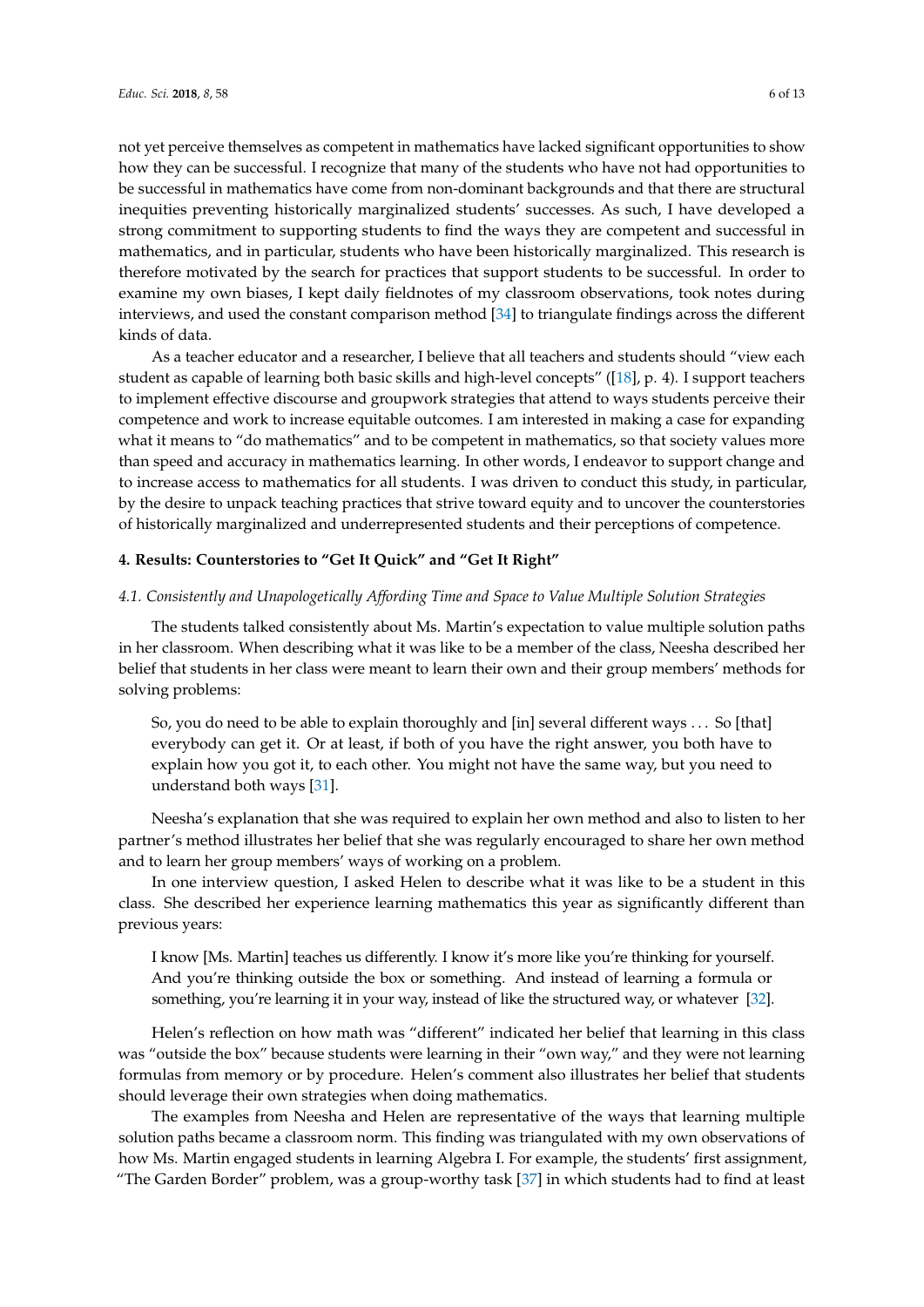four different methods for tiling the perimeter of a square garden of an unknown size. (This problem may have been adapted from the Border Problem, [\[38\]](#page-12-14). See Appendix B for Ms. Martin's version of "The Garden Border Problem.") Later in the semester, the consistent value Ms. Martin placed on learning one's own and other group members' multiple methods was realized by emphasizing, for example, that when students used a table to determine rate of change and a linear equation for a given set of data, they could orient the table to any set of numbers they wanted. For example, Ms. Martin invited students to adjust *x–y* tables for rates of change to any set of numbers they wanted, rather than suggesting they use the much more typical  $x = -1$ , 0, 1, 2 . . . , I observed some group members choosing to make their independent-variable table (*x-*table) entries change "by 1 s," others chose to make their table entries change "by 2s," and still others, "by 3s." No matter which spacing students chose for their table's *x-*values, students were expected to explain their reasoning to their group members, asking them to explain the different ways they chose to look at and utilize writing their tables.

These data revealed that students' belief in their own abilities to see problems in their own ways also fostered the concept of mathematical smartness as valuing multiple methods for solving mathematics problems. Movement away from a focus on mathematics in order to find an answer, and toward mathematics as a means to understand a solution, advanced the mathematical learning of the classroom community. And implicit in valuing multiple solutions for a particular problem is the movement away from quickly getting to one right answer and moving on. In so doing, this finding supports the notion that slowing down to understand not only your own method, but also a classmate's method for solving a problem, is a way to be mathematically smart. Further, because the students talked about thinking for themselves and not memorizing a formula, they pushed the dominant narrative that the goal of mathematics is to quickly solve a problem using an easily-accessible procedure.

## *4.2. Students' Beliefs in Mathematical Justification and Explanation as the Goal for Demonstrating Mastery of Mathematics Content*

Students from this class spent the majority of class time working in their small groups. In a previous study [\[26\]](#page-12-2), I found that students were randomly assigned to groups every two weeks and that 72% of class time was spent in small groups across the 26 video-recorded days in the first and last units of the semester. I also found that a significant extent of the mathematical justification that took place in this classroom happened as students explained mathematics to one another in small groups [\[6](#page-11-20)[,26\]](#page-12-2). In this study, I analyzed what students said about working with their peers. Across all of the small groups the students were assigned to during the semester (nine small groups) the students described each group as developing ways to justify the mathematics to one another. Helen's way of describing her work in one group was typical of the evidence of mathematical justification that I found to be normative in this class. She described,

We all made our statements, and it just worked out. And it helped. If they said something I didn't understand, I could ask questions. And then they would say, "Oh no, it's this . . . " [\[32\]](#page-12-8).

Across the interviews, the students described these group interactions as consistently going beyond quickly confirming a correct answer. Because Helen shared at her first interview that she had previously "never had much confidence" in her mathematics abilities, the fact that she said she could ask questions to her group and "it just worked out," pointed to the ways that students described groupwork as focusing beyond valuing speed and accuracy.

Shuffle Quizzes happened about once a unit during the semester of the study. Shuffle Quizzes were developed by the teachers of Railside High School (See [\[2,](#page-11-5)[12,](#page-11-11)[13,](#page-11-7)[17\]](#page-11-12).) In this class, the teacher would come over, shuffle the papers, and hold the student whose paper landed on top accountable for sharing what the group understood. If the student gave a description that the teacher found satisfactory, the group could move on. If not, the teacher would ask the group to keep discussing, and she would come back and ask that same student to describe the group's understanding again. Shuffle Quizzes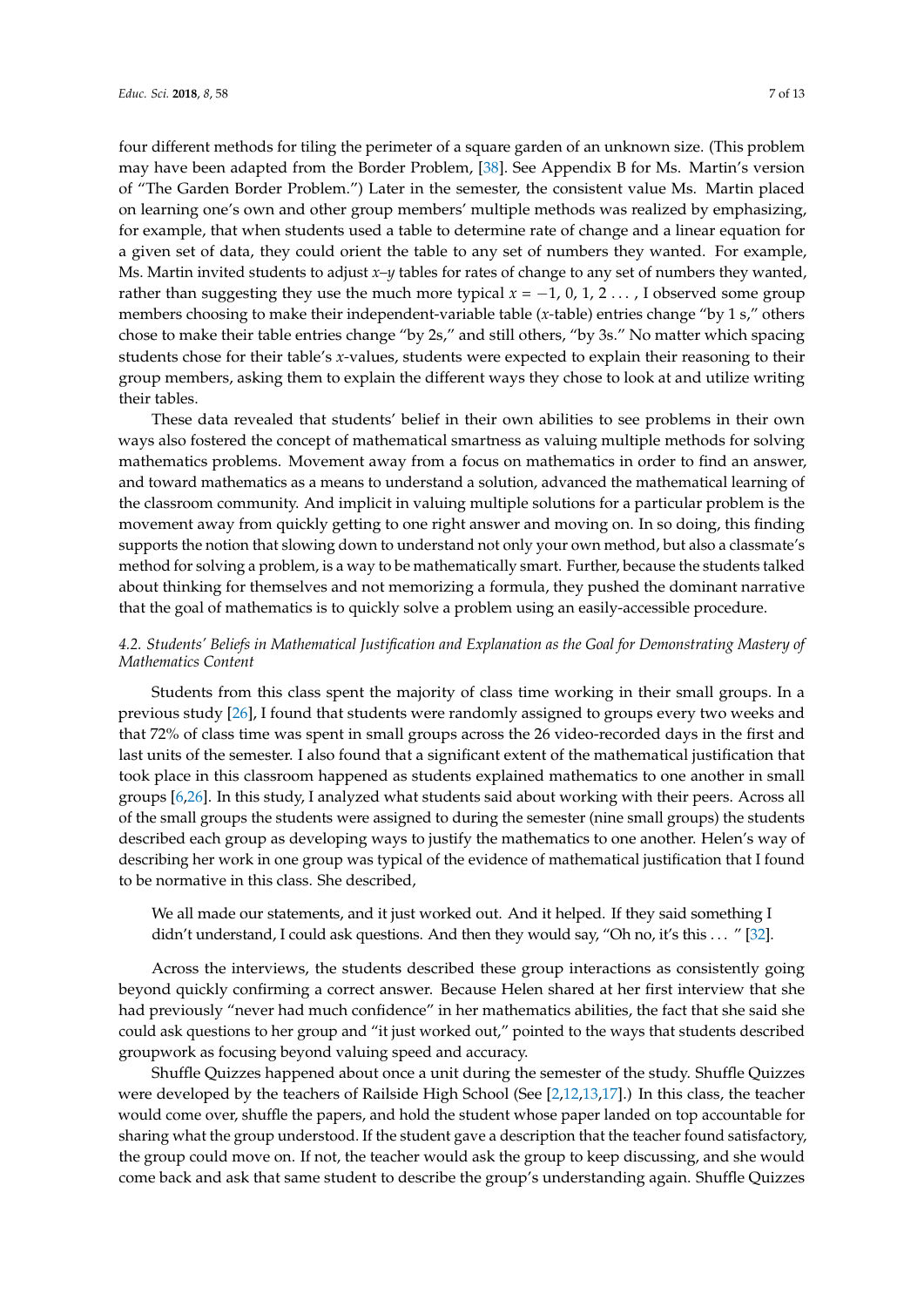were opportunities for one student to tell the teacher what the group had learned before being allowed to move on to the next task or problem. In the first interview, Jaelyn mentioned that she found Shuffle Quizzes stressful. I followed up in her last interview, asking, "So, earlier when we were talking, both in the group interview and then you mentioned a little bit—There are some stresses that go along with the Shuffle Quiz or a Group Quiz—Do you think that the stresses make it not worth it? Or do you think that there are some benefits?" Jaelyn replied,

Yeah, there's some benefits. Because if I'm in a group with somebody, and I know they don't get it, and then like, if the Shuffle Quiz comes to them, and they'll be like . . . Oh, you know, a little like . . . Because . . . I don't know, I feel like I can relate to it, because I was that person last year. So, if I see somebody struggling, I can be like, "Hey ... " You know, when she [Ms. Martin] walks away and she's giving us another chance she'll be like, "Okay, what exactly didn't you get?" "So, you know, when she comes back around, and she picks you again, will you be able to explain it?" [\[33\]](#page-12-9).

Jaelyn's description of Shuffle Quizzes indicated the ways that she experienced the mathematical accountability an explanation that Shuffle Quizzes required [\[6,](#page-11-20)[12,](#page-11-11)[13](#page-11-7)[,17\]](#page-11-12). In particular, Jaelyn described helping her group members to engage in mathematical justification by checking in with them about whether they are ready to explain on behalf of their group. Jaelyn also said that she should ask her group members, "Okay, what exactly didn't you get?" if Ms. Martin suggested they needed to talk more about the mathematics so that they would each be ready to justify their mathematical thinking when Ms. Martin asked them to.

The students' descriptions of group members' talk supported advancing one another's understanding of the mathematics. Helen explained how students would help and correct one another's explanations. Jaelyn described how group members engaged in justification while preparing for a Shuffle Quiz. What separates these examples from the typical expectations for students to use mathematical justification is the ways in which each of these students described unequivocally valuing explanations over answers as a way of demonstrating they understood mathematics in this classroom. Further, a value on explanation over answers implies these students worked against speed, by slowing down to understand a mathematical answer through classroom activities such as small group work and Shuffle Quizzes.

#### *4.3. Mathematically Valid Ideas Come from Everyone*

I found that the students from this study also described how they knew their mathematical thinking was valid. Neesha described how Ms. Martin told her that she knew that she was capable of finding a mathematically correct solution, and then validated her finding that solution, even while being physically located away from the group.

Ms. Martin, she'll come toward you and talk with you. And she won't give you the answer; she'll walk away. But even if she walks away, you can tell she's still listening, just by her posture. Like, she might be away, but she's kinda slightly towards you, so she can definitely still hear your group's conversation. And then, when you figure it out, she's like, "I knew you would," walking by . . . She just does things like that. So, you can tell that she's paying attention to almost every group at the same time [\[31\]](#page-12-7).

Neesha's reflection on Ms. Martin indicated her belief that Ms. Martin not only paid attention to how students solved mathematics problems, but she subsequently identified students' smartness by allowing them to explain the mathematics to one another, then to follow up with statements like "I knew you would." Helen said she noticed Ms. Martin tell her ways she was smart in mathematics by "not just complimenting her" but by drawing attention to what she understood:

Ms. Martin points out what I know, and it's not just like she's complimenting me all the time or something. But it's like, she's more encouraging, in that she knows that I know how to do the problem. [She knows] I know enough information to put it all together [\[32\]](#page-12-8).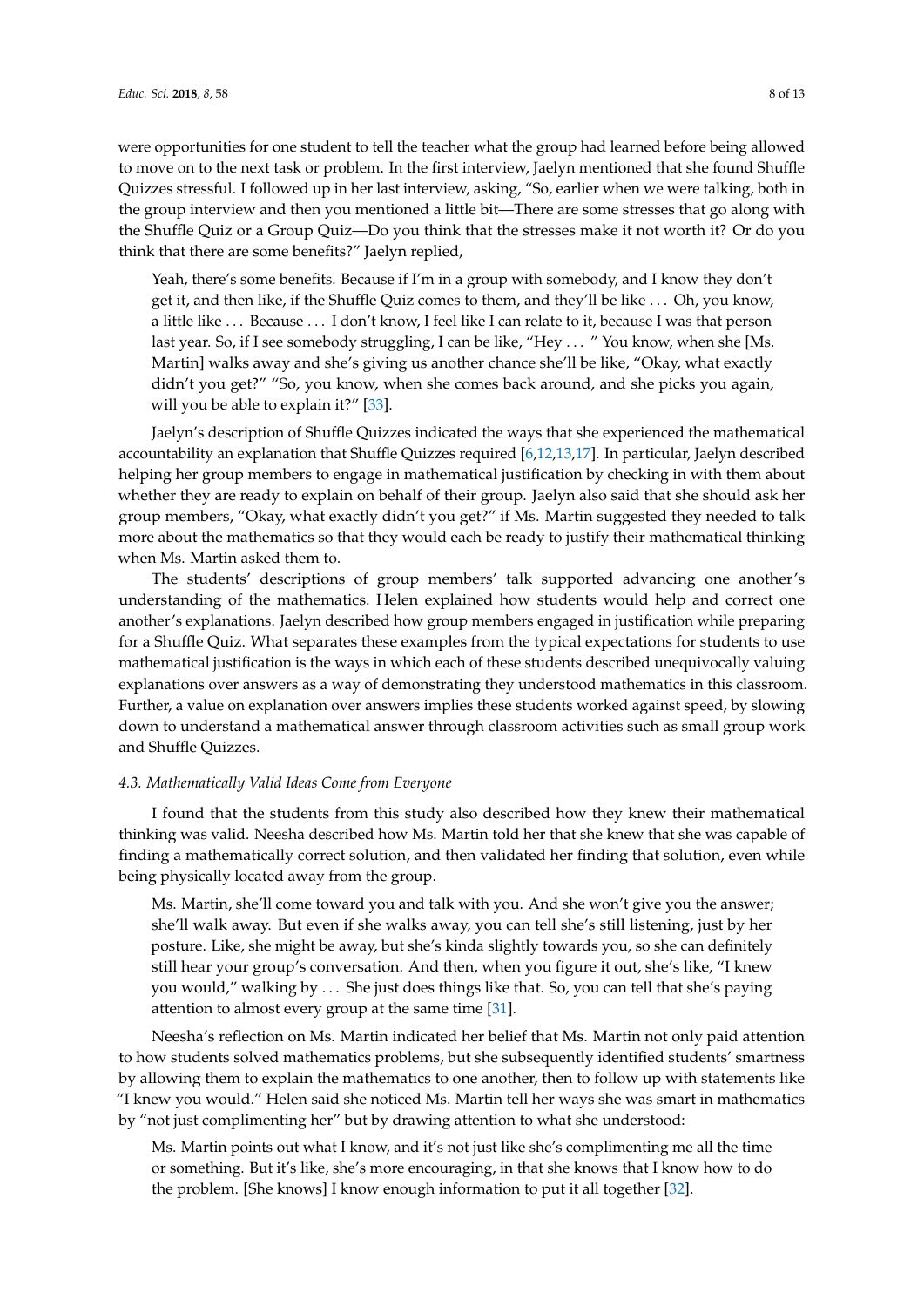Helen perception of Ms. Martin's support explains how Ms. Martin assigned her competence [\[13](#page-11-7)[,17\]](#page-11-12) for solving mathematics problems in her own way.

Ms. Martin assigned competence to Jaelyn by suggesting her group members use her as a mathematics resource. Ms. Martin said, "Hey [student], do you ever *bug* Jaelyn? Because I know *she* knows how to do it!" Because Jaelyn was a sophomore student repeating Algebra I, asking other students to "bug" her was a particularly powerful move to assign her mathematical competence. In this case, Ms. Martin asked the other group member to "bug Jaelyn" so they could learn her method for simplifying an algebraic equation using Lab Gear. As a part of assigning Jaelyn competence for her mathematical explanations, Ms. Martin oriented her group to learn Jaelyn's method. During her second individual interview, Jaelyn and I looked together at the video excerpt in which Ms. Martin asked her classmates to "bug" her, and I asked her how watching it made her feel. Jaelyn responded, "Like the leader in the group!" This example is a representative example of how Jaelyn's new perception of mathematical competence positioned her to have increased access to creating and leading mathematical ideas, which fostered her smartness and gave her classmates increased access to her mathematical ideas.

I found that Ms. Martin did not just call on students who had correct answers. Instead, she regularly found opportunities to tell students who had not previously had success in mathematics how they were mathematically smart. In spite of previous negative experiences in mathematics, this meant that Neesha, Helen, and Jaelyn each described the different ways Ms. Martin featured their algebraic competence throughout the semester. In turn, each of the three students described improving her perceptions of mathematical competence over the course of only a few months in this class.

## *4.4. Valuing Collaborative Problem Solving as a Way to Help Group Members, Distribute Mathematical Knowledge, and Orient Students toward Learning with One Another*

Neesha's first individual interview took place about eight weeks into the school year, by which point Ms. Martin had randomly assigned her to four different small groups for a total of about 30 h of instruction. During that interview, I asked Neesha to describe her class. She responded that she (already) perceived her classmates to be hard workers, willing to learn, positive, and capable of doing the mathematics:

I really like our class . . . I feel like . . . they're really hard workers, or, if they're not hard workers, then they'll ask a lot [of questions], so they can get the answers, and they're willing to learn. Ms. Martin knows that we're all talking. And I feel like that all talking thing really helps, like she wants to make sure everybody gets it. . . . I feel like our class is extremely positive. [The students] seem to get the problems, and they can go up on the board and do the problems and get the right answer [\[31\]](#page-12-7).

Neesha's perspective of collaboration this early in the year is particularly striking because her comments emerged from the context of a class full of students who had not had prior success with mathematics and whose peers were often taking Geometry or Algebra 2. Because this was a typical response of students in this class, Neesha's perspective provided evidence for the ways that Ms. Martin developed a classroom in which that being a mathematician was about collaboration, willingness to learn, and believing in each group member.

When talking about how she worked with others, Neesha described her mathematics class as a community who was helping one another, "It's a lot more community, in this class at least. And just really, like, helpful, with everybody. Like, they wanna make sure everybody gets it." When I asked Neesha to expand on how working with her group members was helpful, she replied,

Talking out loud, or thinking out loud really, it like helps you . . . so then you know. Cuz' that's something I struggle for, because I could do it on paper, but then, when I have to present to somebody else, the table group or in front of the class, it gets a lot harder. Cuz' you're like, "Wait, how did I do that, in the first place?" [\[31\]](#page-12-7).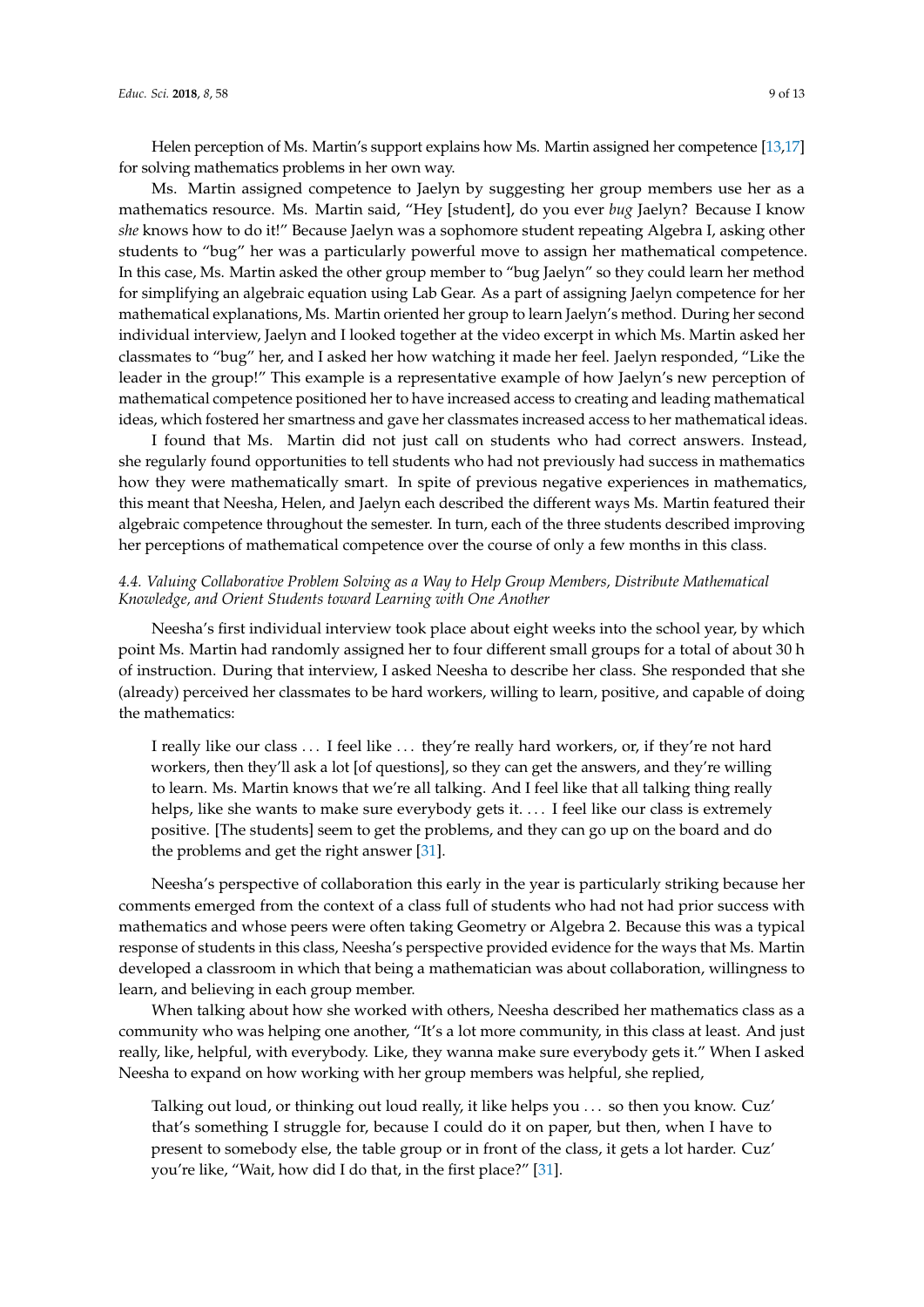Neesha reflected that "thinking out loud" with her group was helpful. Her comments reveal how she was oriented to work with her classmates and how groupwork allowed everyone to make sense of the mathematics in a way that working it out alone ("on paper") would not, thus distributing the mathematical knowledge across group members.

When Helen talked about her experience working in a group in this classroom, she compared her experience to her previous mathematics class:

This year, I think I'm a better math student. Because the other math environment I was in was more independent, and you had to get things on your own. This year, I think it's the thing they do in the math department: We're sitting in a group, and I think that really helps me [\[32\]](#page-12-8).

Helen concluded that groupwork in Ms. Martin's class helped make her a better student because she did not have to "get things" on her own. Jaelyn also talked about how Ms. Martin oriented students to help group members, saying, "Ms. Martin will make everyone in your group help you out and stuff." Jaelyn also talked excitedly about how receiving her first "A" on a mathematics test was related to her work in groups.

Once I got the hang of it down, for the first time in years, when we took our linear equations test, I got an A on it. And then I was like, running home, and I was like telling my mom, because I never get A's on math tests [\[33\]](#page-12-9).

In response to my question, "What do you think has to happen for you to continue getting A's on math tests?" Jaelyn again talked about her group: "As a learner, you have to like . . . if you don't understand it, this is where a group comes in. You should feel comfortable asking your group." I later read that quote back to her during another interview and I asked her to comment further. Jaelyn replied with another example that showed how working together was about both distributing mathematics knowledge and learning it better herself:

Even like, yesterday, I think it was yesterday, I was like, "Ms. Martin, I give up!" and then Ms. Martin was like, "No, no, no! You don't." And then to Qianna, Ms. Martin was like, "Qianna, help her. Explain!" You know. "Explain it to her!" And she was like explaining. And then I was like, "Oh, okay, I get it now!" [\[33\]](#page-12-9).

The more I asked Jaelyn to reflect on the connection between "getting A's" and groupwork, the more examples she offered, linking group members to mathematics understanding.

The examples about collaborative problem solving from Neesha, Helen, and Jaelyn illustrate that working together in their class went beyond quickly moving toward getting a correct solution. Neesha said she believed students used groupwork time to "make sure everyone gets it" and to prepare for sharing their thinking in front of the class, while Helen reported working in a group was helpful to her understanding, and Jaelyn said she believed helping was expected: "Ms. Martin will make everyone in your group help you." These examples illustrate the ways in which collaborative problem solving went beyond an expectation to help group members who did not understand. Each student described the ways groupwork can strive toward equity, by coming to value being oriented to work with others in this class in order to distribute mathematics knowledge across the class.

#### **5. Discussion**

In this paper, I argued that while we, as a mathematics education community, have made strides in pushing mathematics classrooms to consistently and unapologetically value student-centered learning, we continue to have room to develop our practices in ways that support all students to be successful. As such, the importance of placing these findings in a racially, ethnically and linguistically diverse classroom cannot be overstated. The findings here demonstrate that students who face ongoing marginalization and minoritization in mathematics, in this case, girls and Black girls, can take on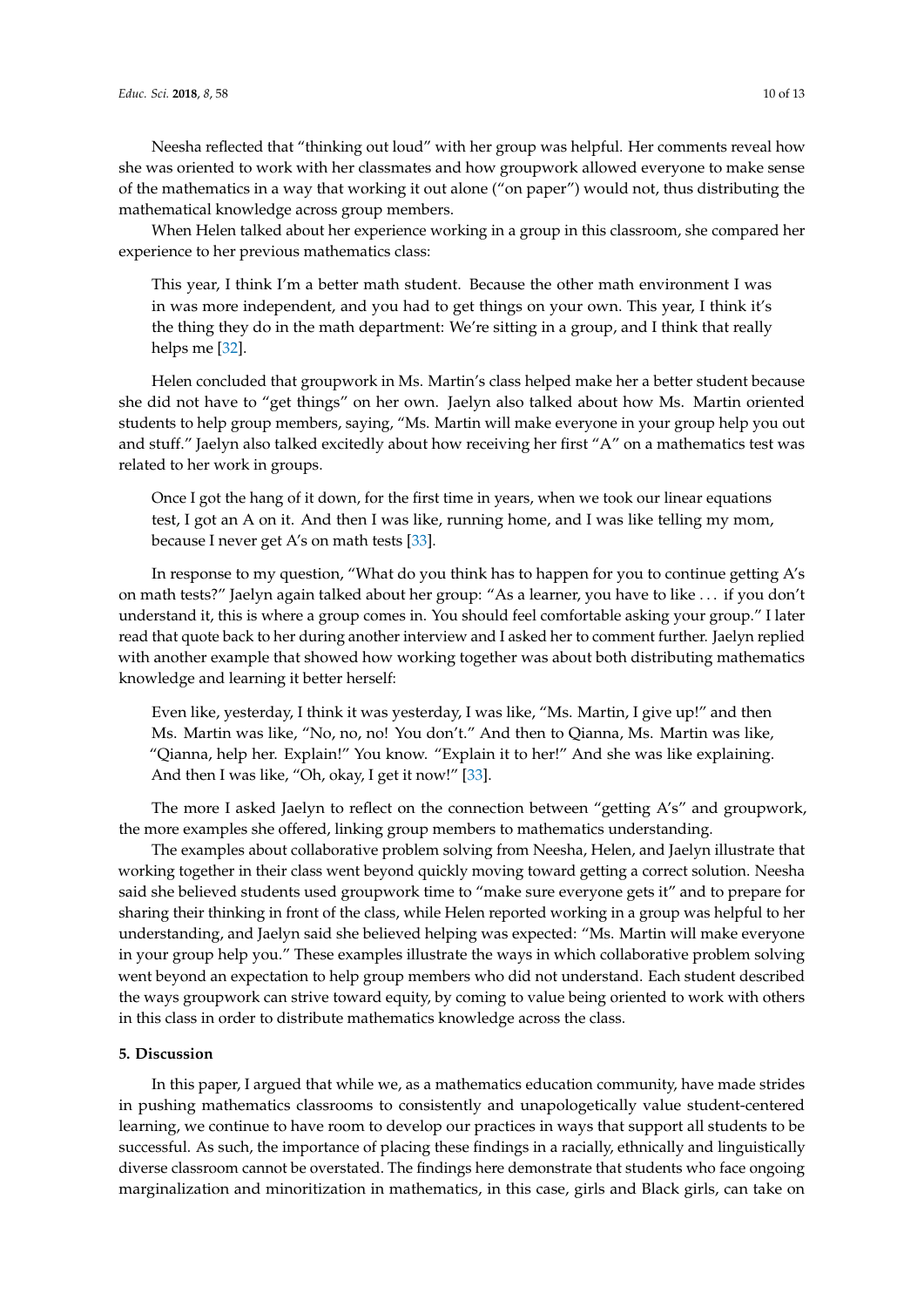the robust myth that mathematical smartness is fundamentally housed inside speed and accuracy. This study demonstrates that these students experienced mathematical smartness through their interactions with Ms. Martin, their classmates, and with mathematics content.

First, I found that Neesha, Helen, and Jaelyn experienced valuing multiple solution paths [\[39\]](#page-12-15). As such, Neesha, Helen, and Jaelyn consistently and unapologetically explained opportunities for affording time and space to value multiple solution strategies, which pushes against the dominant narrative around finding the quickest answer. Second, students began to value mathematical explanation and justification [\[40\]](#page-12-16). By describing mathematical justification and explanation as the expectation for demonstrating mastery, moving beyond the dominant expectation that the goal of mathematical thinking is to find an answer. Third, these students experienced Ms. Martin assigning them competence [\[6](#page-11-20)[,12,](#page-11-11)[13,](#page-11-7)[17,](#page-11-12)[26\]](#page-12-2) to the students who had not previously found successes. Assigning competence allowed students to validate when mathematical contributions were correct [\[2,](#page-11-5)[10,](#page-11-6)[41\]](#page-12-17). Fourth, the students believed it was their job to help one another. This belief also empowered groups to take on the responsibility to use mathematical sense-making to solve problems and evaluate the reasonableness of their solutions. Justifying mathematics further oriented students to being accountable to their group members [\[42\]](#page-12-18).

I shared an analysis of students' experiences with mathematical smartness in this classroom in order to reveal the ways that these four themes mediated their perceptions of and performance in high school Algebra I. Through their work with Ms. Martin—Neesha, Helen, and Jaelyn, students who had not previously found themselves mathematically competent—each came to believe and then found themselves doing well in mathematics. Neesha and Helen observed Ms. Martin surveying groups and pointing out their accomplishments when they solved a particular problem in their own ways. After failing Algebra I the year before, Jaelyn was positioned to be a leader. Each student, in her own way, noticed that she was told she was capable of working on authentic mathematics, and then found herself doing just that.

Each of the ways that these students described their experiences with mathematical smartness is also fundamental to the kinds of pedagogical practices aligned with using complex instruction (CI). (CI is a cooperative learning pedagogy developed by Elizabeth Cohen and Rachel Lotan and has been linked to equitable teaching and learning opportunities.) While many mathematics curricula and pedagogical practice still conflate procedural fluency with speed, Ms. Martin's implementation of CI made space for students to engage in mathematical smartness in ways that played to their strengths. Honoring students' multiple solution paths allowed students to decide which solution method to use [\[39\]](#page-12-15). Assigning competence allowed them to validate when mathematical contributions were correct [\[2\]](#page-11-5). Requiring students to help one another also empowered groups to take on the responsibility to use mathematical sense-making to solve problems and evaluate the reasonableness of their solutions. Justifying the mathematics oriented the students to being accountable to their group [\[42\]](#page-12-18)

Neesha, Helen, and Jaelyn reveal how these pedagogical practices were experienced in particular ways in their classrooms over the course of the semester. The themes contribute to an understanding of the ways that students can play a role in cultivating a classroom environment in which being mathematically smart is about more than being quick and being correct.

The construction of mathematical smartness in this classroom has important implications for students' access to smartness. Fostering students' mathematical smartness is about increasing the presence of and access to students' mathematically competent contributions. Pushing against and busting the myth that speed and accuracy are the only way to value mathematical smartness is also about moving classrooms to be spaces in which students are treated as, and act as, mathematicians. The student experiences of Neeesha, Helen, and Jaelyn around increased access to mathematical smartness moved the classroom community to strive toward equity.

**Supplementary Materials:** The following are available online at [http://www.mdpi.com/2227-7102/8/2/58/s1.](http://www.mdpi.com/2227-7102/8/2/58/s1) **Conflicts of Interest:** The author declares no conflict of interest.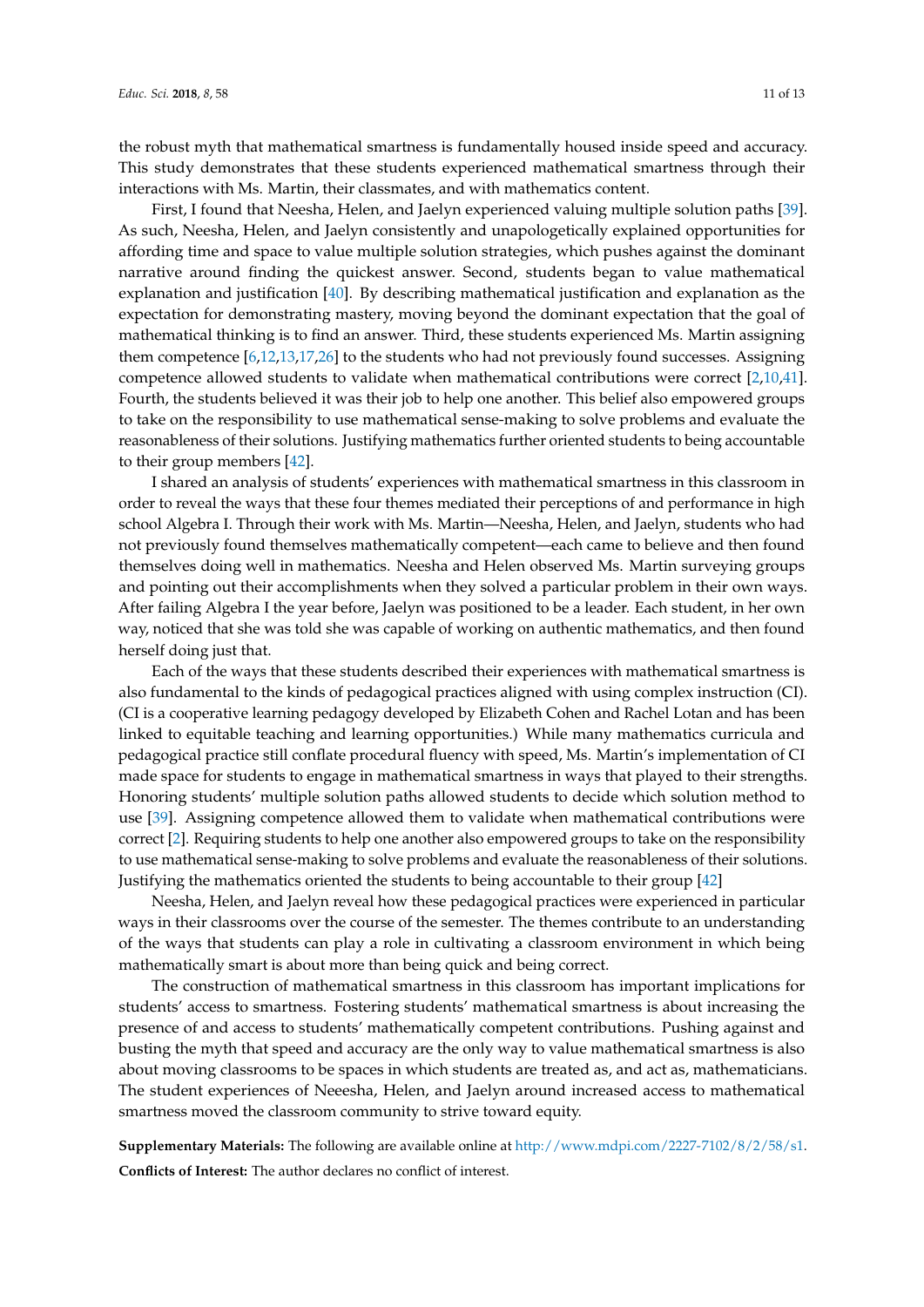# **References**

- <span id="page-11-0"></span>1. Boaler, J. Urban Success: A Multidimensional Mathematics Approach with Equitable Outcomes. *Phi Delta Kappan* **2006**, *87*, 364–369. [\[CrossRef\]](http://dx.doi.org/10.1177/003172170608700507)
- <span id="page-11-5"></span>2. Boaler, J.; Staples, M. Creating mathematical futures through an equitable Teaching Approach: The Case of Railside School. *Teach. Coll. Record* **2008**, *110*, 608–645.
- <span id="page-11-4"></span>3. Joseph, N.; Hailu, M.; Boston, D. Black Women's and Girls' Persistence in the P–20 Mathematics Pipeline: Two Decades of Children, Youth, and Adult Education Research. *Rev. Res. Educ.* **2017**, *41*, 203–227. [\[CrossRef\]](http://dx.doi.org/10.3102/0091732X16689045)
- <span id="page-11-2"></span>4. Jilk, L.M.; Erickson, S. Shifting students' beliefs about competence by integrating mathematics strengths into tasks and participation norms. In *Access and Equity: Promoting High-Quality Mathematics in Grades 6–8*; Fernandes, A., Crespo, S., Civil, M., Eds.; NCTM: Reston, VA, USA, 2017; pp. 11–26.
- <span id="page-11-1"></span>5. Staples, M.E. Promoting student collaboration in a detracked, heterogeneous secondary mathematics classroom. *J. Math Teach. Educ.* **2008**, *11*, 349–371. [\[CrossRef\]](http://dx.doi.org/10.1007/s10857-008-9078-8)
- <span id="page-11-20"></span>6. Dunleavy, T.K. Delegating Mathematical Authority as a means to Strive toward Equity. *JUME* **2015**, *8*, 62–82.
- <span id="page-11-22"></span>7. Campbell, S.S.; Dunleavy, T.K. Connecting University Coursework and Practitioner Knowledge through Mediated Field Experiences. *TEQ* **2016**, *43*, 49–70.
- <span id="page-11-21"></span>8. Martin, D.B. *Mathematics Teaching, Learning, and Liberation in the Lives of Black Children*; Routledge: New York, NY, USA, 2009.
- <span id="page-11-3"></span>9. Rubel, L.H. Equity-Directed Instructional Practice: Beyond the Dominant Perspective. *J. Urban Math. Educ.* **2017**, *10*, 66–105.
- <span id="page-11-6"></span>10. Boaler, J. How a Detracked Mathematics Approach Promoted Respect, Responsibility, and High Achievement. *Theory Pract.* **2006**, *45*, 40–46. [\[CrossRef\]](http://dx.doi.org/10.1207/s15430421tip4501_6)
- <span id="page-11-16"></span>11. Boaler, J. *What's Math Got to Do with It? How Parents and Teachers Can Help Children Learn to Love Their Least Favorite Subject*; Penguin Books: New York, NY, USA, 2008.
- <span id="page-11-11"></span>12. Featherstone, H.; Crespo, S.; Jilk, L.M.; Oslund, J.A.; Parks, A.N.; Wood, M.B. *Smarter Together! Collaboration and Equity in the Elementary Math Classroom*; National Council of Teachers of Mathematics: Reston, VA, USA, 2011.
- <span id="page-11-7"></span>13. Horn, I.S. *Strength in Numbers: Collaborative Learning in the Secondary Classroom*; National Council of Teachers of Mathematics: Reston, VA, USA, 2012.
- <span id="page-11-8"></span>14. Leyva, L.A. Navigating Ambiguities and Double Standards: Black Women's Counter-Storytelling of Managing Gendered Racism in High School and Undergraduate Mathematics. 2017; under review.
- <span id="page-11-9"></span>15. Dweck, C.S. The Journey to Children's Mindsets—And beyond. *Child Dev. Perspect.* **2017**, *11*, 139–144. [\[CrossRef\]](http://dx.doi.org/10.1111/cdep.12225)
- <span id="page-11-10"></span>16. Haimovitz, K.; Dweck, C.S. The Origins of Children's Growth and Fixed Mindsets: New Research and a New Proposal. *Child Dev.* **2017**, *88*, 1849–1859. [\[CrossRef\]](http://dx.doi.org/10.1111/cdev.12955) [\[PubMed\]](http://www.ncbi.nlm.nih.gov/pubmed/28905371)
- <span id="page-11-12"></span>17. Cohen, E.; Lotan, R. *Designing Groupwork: Strategies for the Heterogeneous Classroom*, 3rd ed.; Teachers College Press: New York, NY, USA, 2014.
- <span id="page-11-13"></span>18. Cohen, E. Equity in heterogeneous classrooms: A challenge for teachers and sociologists. In *Working for Equity in Heterogeneous Classrooms: Sociological Theory in Practice*; Cohen, E.G., Lotan, R.A., Eds.; Teachers College Press: New York, NY, USA, 1997; pp. 3–14.
- <span id="page-11-14"></span>19. Esmonde, I. Ideas and identities: Supporting equity in cooperative mathematics learning. *Rev. Educ. Res.* **2009**, *79*, 1008–1043. [\[CrossRef\]](http://dx.doi.org/10.3102/0034654309332562)
- <span id="page-11-15"></span>20. Gutiérrez, R. (Re) Defining Equity: The Importance of a Critical Perspective. In *Improving Access to Mathematics: Diversity and Equity in the Classroom*; Nasir, N.S., Cobb, P., Eds.; Teachers College Press: New York, NY, USA, 2007; pp. 37–50.
- <span id="page-11-17"></span>21. Boaler, J. *Experiencing School Mathematics: Traditional and Reform Approaches to Teaching and Their Impact on Student Learning*, 2nd ed.; Lawrence Earlbaum Associates, Inc.: Mahwah, NJ, USA, 2002.
- <span id="page-11-18"></span>22. Boaler, J.; Selling, K. Psychological Imprisonment or Intellectual Freedom? A Longitudinal Study of Contrasting School Mathematics Approaches and Their Impact on Adults' Lives. *J. Res. Math. Educ.* **2017**, *48*, 78–105. [\[CrossRef\]](http://dx.doi.org/10.5951/jresematheduc.48.1.0078)
- <span id="page-11-19"></span>23. Bishop, J.P. "She's always been the smart one. I've always been the dumb one": Identities in the mathematics classroom. *J. Res. Math. Educ.* **2012**, *43*, 34–74. [\[CrossRef\]](http://dx.doi.org/10.5951/jresematheduc.43.1.0034)